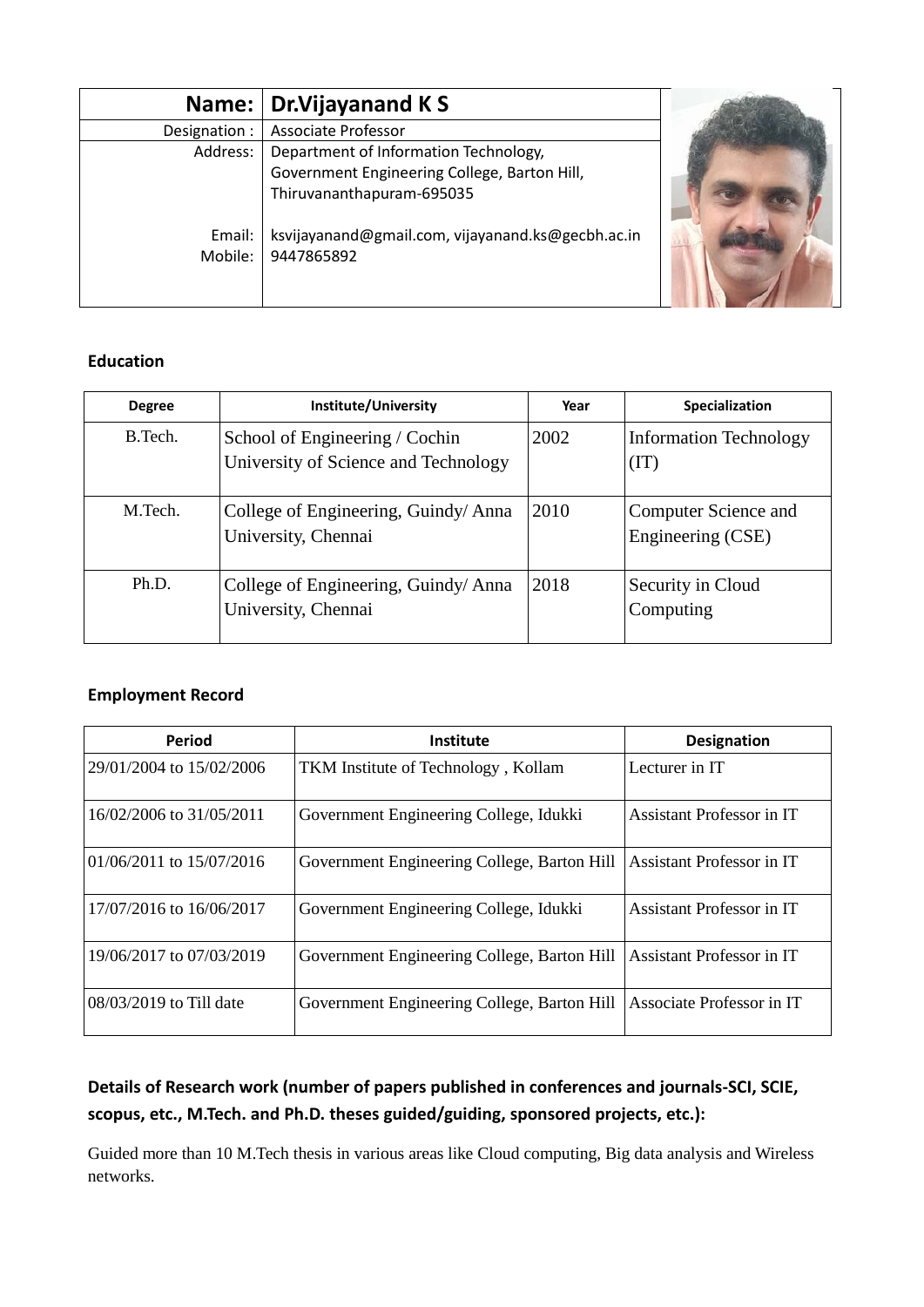#### **Major Academic Publications**

- 1. Vijayanand K.S. and T.Mala., "A Framework for An Intelligent Job Migration in Hybrid Cloud Environment", Journal of Advances in Natural and Applied Sciences, 9(6): 1-6, 2015
- 2. Vijayanand K.S. and T.Mala, "Securing data in Multicloud Hybrid model using data splitting and encryption",International Journal of Applied Engineering Research, ISSN 0973-4562 Vol. 10 No.75 (2015)
- 3. Vijayanand K.S. and T.Mala,"ECiDS:EllipticCirve inspired Data Scrambling Method for Securing Data in Hybrid Cloud Using N-cloud Architecture", Asian Journal of Information Technology, 15(5):928-932, 2016
- 4. Vijayanand, KS & Mala, T 2017, 'SiDS: Sudoku inspired Data Scrambling Method for Securing Data in Cloud using N-cloud Architecture', Journal of Information Science and Engineering, Vol. 33 No. 3, pp. 713-725
- 5. Abhiraj P and Vijayannad K S, " A Semi-automated Analytical Methodology for Classification of Professionals for Big Data Job roles", International Journal of Engineering Research and Technology, vol.8 No.7, 2019
- 6. Gopika V and Vijayanand K S, "Task Scheduling in Cloud Computing: A Survey", International journal for Research in Applied Science and Engineering Technology, vol 8. No.5, 2020
- 7. Gopika V and Vijayanand K S, "Task Scheduling in Cloud, based on Three stage method using Historical data", International Journal for Research in Applied Science and Engineering Technology, vol 9, issue 3, March 2021.

#### **Paper Presentations in International / National Conferences**

- 1. Vijayanand K S. , P Yogesh,"Compressive Data Gathering in Wireless Sensor Networks Using an Energy Aware AODV Protocol,"Proceeding of the International Conference on Recent Innovations in Technology (ICRIT-2011), R.I.T.,Govt.Engg.College, Kottayam, Kerala February 10-12, 2011 pp. 125-131
- 2. Vijayanand K.S.,T.Mala, "A Framework for Preserving Data Security in Hybrid Cloud Environment using Trusted Multiple Cloud Service Providers", Sixth IEEE international conference on advanced computing -ICoAC-2014, December 2014, MIT, Chennai
- 3. Vijayanand K S. , P Yogesh ,"Energy Aware AODV Protocol with self adjusting RF link, for energy constrained Wireless Sensor Networks," Proceeding of the National Conference on Recent Innovations in Technology, RIT,Govt.Engg.College, Kottayam, Kerala( NRIT 2010 ) pp. 83-89, march 2010
- 4. Anju M.R., Vijayanand K.S., "A framework for on-demand Job Migration from Private Cloud to Public Cloud",NCET-2013, Govt.Engg.College, Barton Hill, Thiruvanathapuram.
- 5. Aiby A.K., Vijayanand K.S.,"Document Retrieval System with Privacy Preservation in Cloud",NCET-2013, Govt.Engg.College, Barton Hill, Thiruvanathapuram.
- 6. Jishnu B, Moustafa Najm and Vijayanand K S, "A Survey on VM migration and Scheduling Algorithms in Geo-Distributed Data Center Framework", National Conference on Recent Trends in Computing and Communication Feburary 26-27, 2018, Adi Shankara Institute of Engineering and Technology, Kalady, Kochi.
- 7. Neeraja A L, Vijayanand K S, "An emerging solution for the privacy concerns of data mining: PPDM", National Conference on Recent Trends in Computing and Communication Feburary 26-27, 2018, Adi Shankara Institute of Engineering and Technology, Kalady, Kochi.